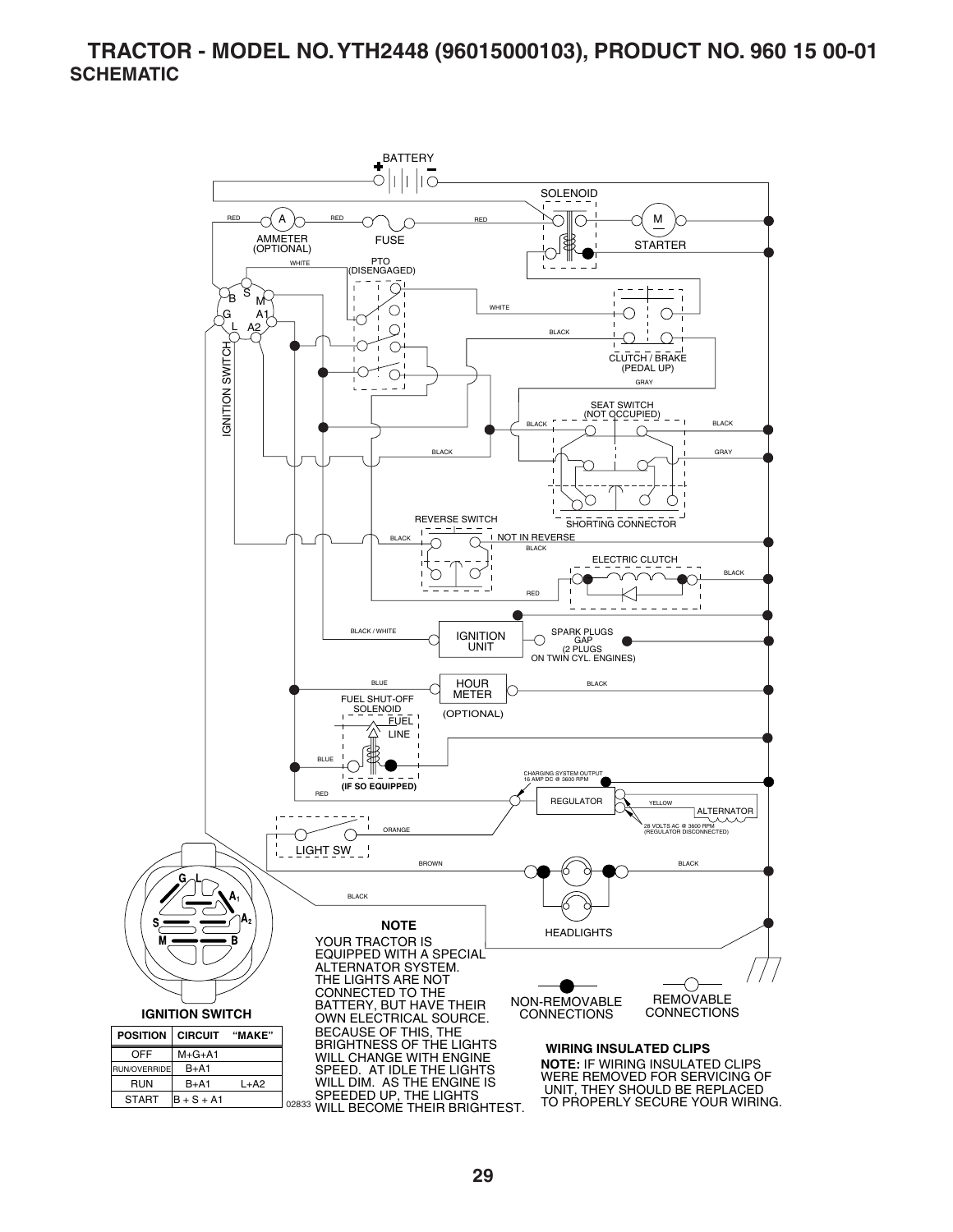**TRACTOR - MODEL NO. YTH2448 (96015000103), PRODUCT NO. 960 15 00-01 ELECTRICAL**

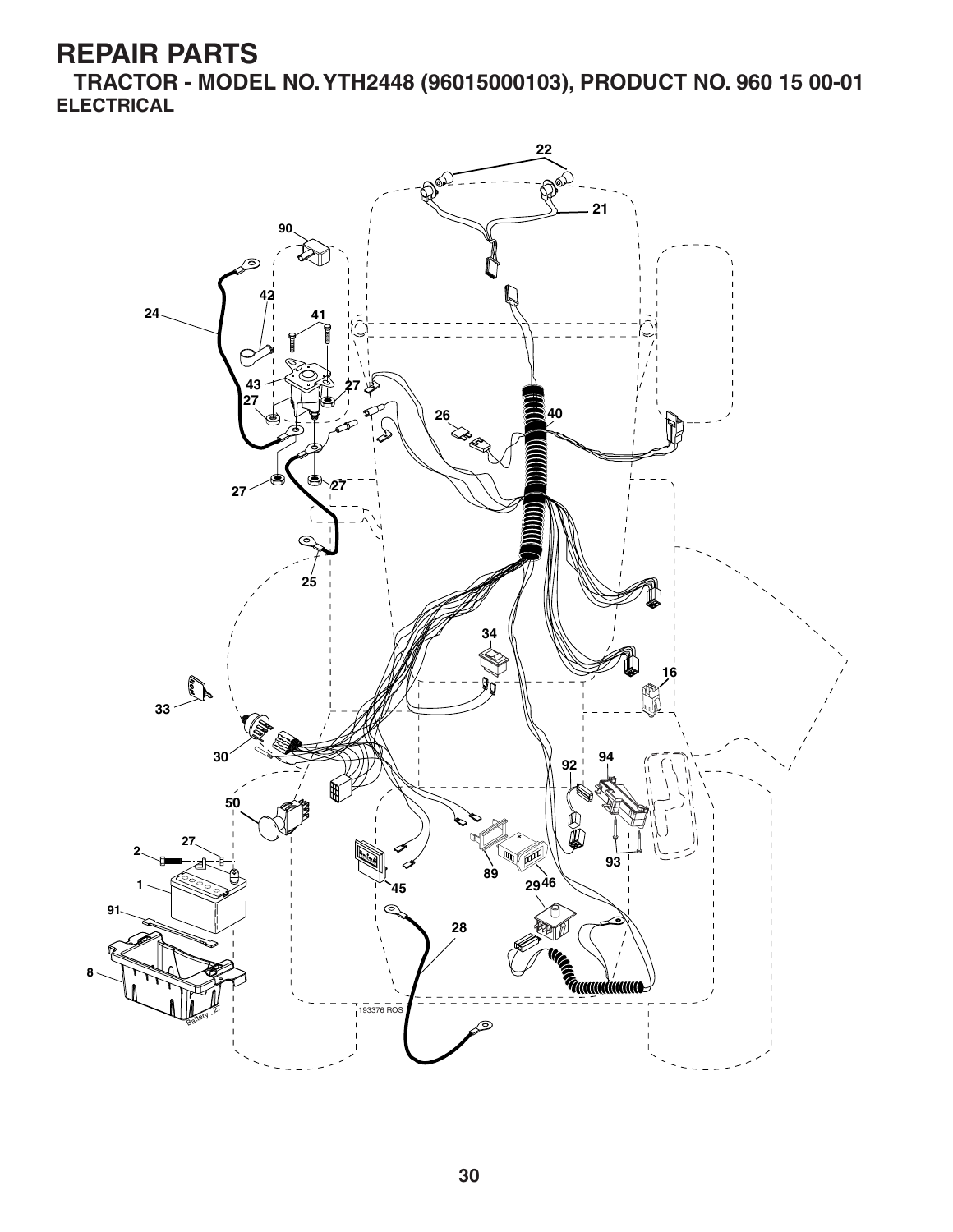**TRACTOR - MODEL NO. YTH2448 (96015000103), PRODUCT NO. 960 15 00-01 ELECTRICAL**

| NO.                                                                                                                                                                            | <b>KEY PART</b><br>NO.                                                                                                                                                               | <b>DESCRIPTION</b>                                                                                                                                                                                                                                                                                                                                                                                                                                                                                                                                                                                                                                                                                                                                                                                                             |
|--------------------------------------------------------------------------------------------------------------------------------------------------------------------------------|--------------------------------------------------------------------------------------------------------------------------------------------------------------------------------------|--------------------------------------------------------------------------------------------------------------------------------------------------------------------------------------------------------------------------------------------------------------------------------------------------------------------------------------------------------------------------------------------------------------------------------------------------------------------------------------------------------------------------------------------------------------------------------------------------------------------------------------------------------------------------------------------------------------------------------------------------------------------------------------------------------------------------------|
| 1<br>$\overline{2}$<br>8<br>16<br>21<br>22<br>24<br>25<br>26<br>27<br>28<br>29<br>30<br>33<br>34<br>40<br>41<br>42<br>43<br>45<br>46<br>50<br>89<br>90<br>91<br>92<br>93<br>94 | 532 14 49-27 Battery<br>532 18 64-91 Box Battery<br>532 19 33-50 Switch Ign<br>532 19 33-76 Harness Ign.<br>532 17 88-61 Solenoid<br>532 12 28-22 Ammeter<br>532 19 61-12 Switch PTO | 874 76 04-12 Bolt Hex Hd 1/4-20 unc x 3/4<br>532 17 61-38 Switch Interlock Push-In<br>532 18 37-59 Harness Asm Light W/4152j<br>532 00 41-52 Bulb Light #1156<br>532 12 47-80 Cable Battery 6 Ga. 11" red<br>532 14 61-48 Cable Battery 6 Ga. 22" red w/16 wire<br>532 17 51-58 Fuse 20 AMP<br>873 51 04-00 Nut Keps Hex 1/4-20 unc<br>532 14 54-91 Cable Ground black<br>532 19 27-49 Switch Seat DP w/ROS<br>532 14 04-01 Key Ign Molded Generic<br>532 11 07-12 Switch Light/Reset<br>817 72 04-08 Bolt 1/4-20 x 1/2<br>532 13 15-63 Cover Terminal Red<br>532 16 96-35 Hourmeter Snap-In<br>532 16 96-39 Bracket Snap-In Hourmeter<br>532 18 04-49 Cover Terminal<br>532 19 02-70 Strap Battery<br>532 19 34-65 Harness Pigtail Revers Switch<br>532 19 25-40 Screw Plastic 10-14 x 2.0<br>532 19 18-54 Module Reverse ROS |

**NOTE:** All component dimensions given in U.S. inches. 1 inch =  $25.4 \, \text{mm}$ .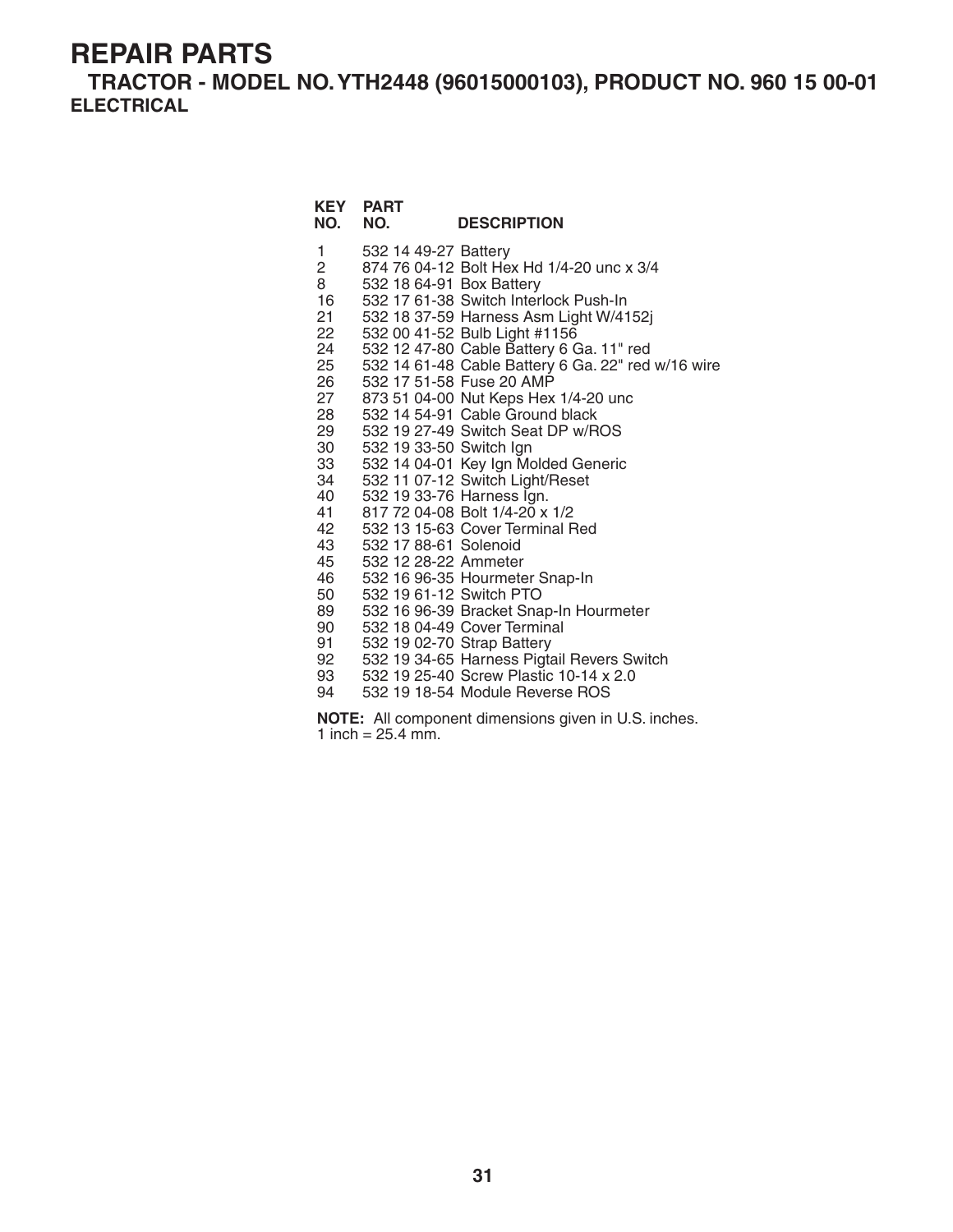**TRACTOR - MODEL NO. YTH2448 (96015000103), PRODUCT NO. 960 15 00-01 CHASSIS AND ENCLOSURES**



chassis\_elite husqy\_4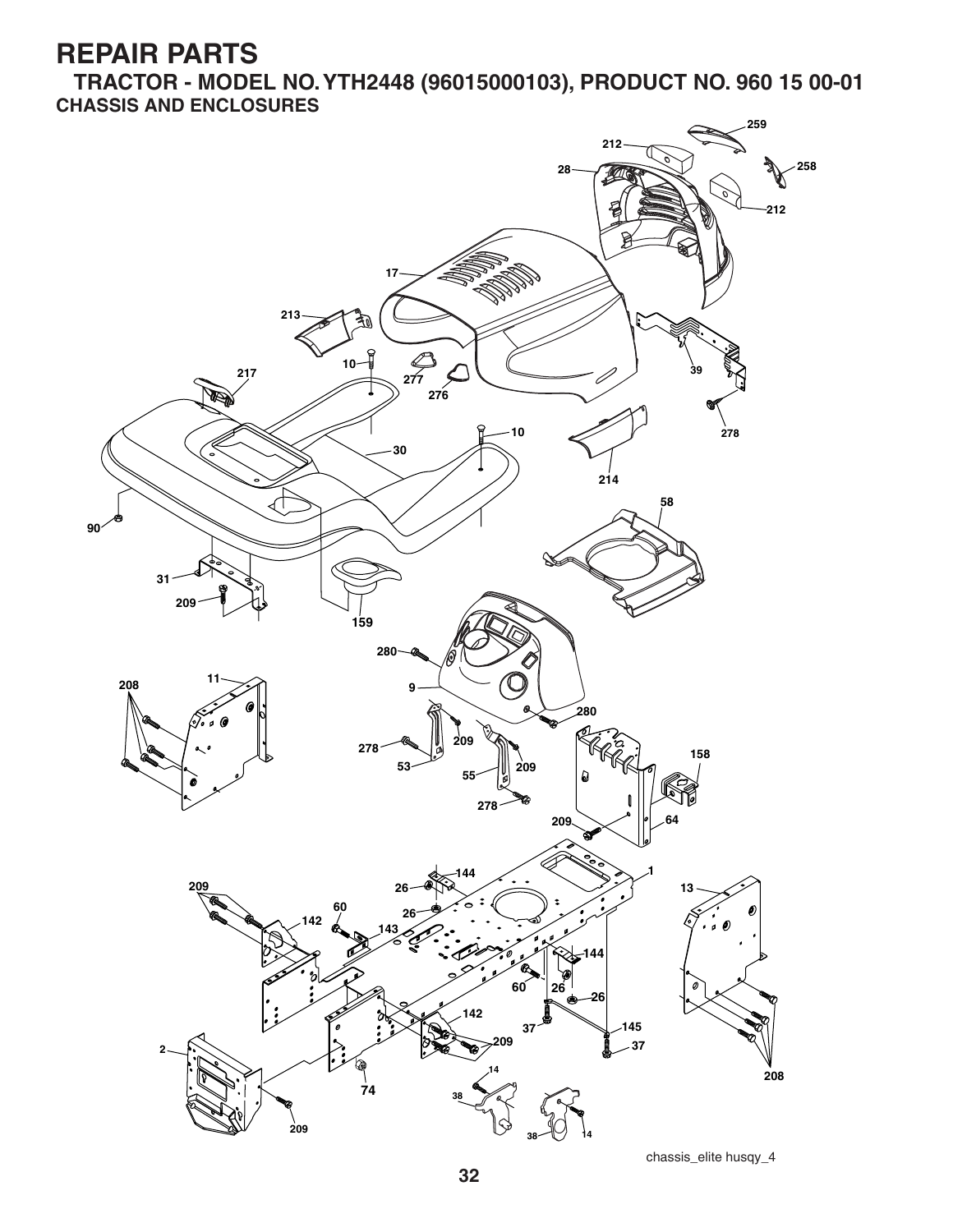**TRACTOR - MODEL NO. YTH2448 (96015000103), PRODUCT NO. 960 15 00-01 CHASSIS AND ENCLOSURES**

**KEY PART** 

| NO.                                                                                                     | NO.                                                                    | <b>DESCRIPTION</b>                                                                                                                                                                                                                                                                                                                                                                                                                                                                                                                                                                                                                                                                                                  |
|---------------------------------------------------------------------------------------------------------|------------------------------------------------------------------------|---------------------------------------------------------------------------------------------------------------------------------------------------------------------------------------------------------------------------------------------------------------------------------------------------------------------------------------------------------------------------------------------------------------------------------------------------------------------------------------------------------------------------------------------------------------------------------------------------------------------------------------------------------------------------------------------------------------------|
| 1<br>$\overline{2}$<br>9<br>10<br>11<br>13<br>14<br>17<br>26<br>28                                      | 532 17 65-54 Drawbar<br>532 19 61-38 Dash P/L M<br>532 18 99-77 Hood   | 532 17 46-19 Chassis Stamping<br>872 14 06-08 Bolt Carriage 3/8-16 x 1<br>532 17 49-96 Panel Dash Lh<br>532 18 17-19 Panel Dash Rh<br>817 49 06-08 Screw Thdrol 3/8-16 x 1/2<br>873 80 06-00 Nut Lock Hex W/Ins 3/8-16 unc<br>532 18 82-69 Grille/Lens Asm.                                                                                                                                                                                                                                                                                                                                                                                                                                                         |
| 30<br>31<br>37<br>38<br>39<br>53<br>55<br>58<br>60<br>64<br>74<br>90<br>142<br>143<br>144<br>145<br>158 |                                                                        | (Includes Key #'s 212, 258, 259)<br>532 19 48-06 Fender Footrest STLT Pnt<br>532 13 99-76 Bracket Support Fender<br>817 49 05-08 Screw Thdrol 5/16-18 x 1/2 TYT<br>532 17 57-10 Bracket Asm Pivot Mower Rear<br>532 17 47-14 Bracket Pivot<br>532 18 83-73 Bracket Dash LH<br>532 18 83-72 Bracket Dash RH<br>532 18 93-52 Air Duct Engine<br>872 14 06-06 Bolt Rdhd Sqnk 3/8-16 unc x 3/4<br>532 17 49-97 Dash Lower STLT<br>873 68 06-00 Nut Crownlock 3/8-16 unc<br>532 12 43-46 Nut Self-thd Wsh-Hd 1/4<br>532 17 57-02 Plate Reinforcement STLT<br>532 18 66-89 Bracket Swaybar Chassis<br>532 17 55-82 Bracket Pnt Footrest STLT<br>532 15 65-24 Rod Pivot Chassis/Hood<br>532 16 20-37 Bracket Parking Brake |
| 159<br>208<br>209<br>212<br>213<br>214<br>217<br>258<br>259<br>276<br>277<br>278<br>280                 | 532 19 24-04 Cupholder<br>532 18 99-81 Lens RH<br>532 18 99-82 Lens LH | 817 67 06-08 Screw Thdrol 3/8-16 x 1/2 TYT BI<br>817 00 06-12 Screw 3/8-16 x 3/4<br>532 18 82-67 Insert Lens Reflect<br>532 18 99-79 Skirt Side LH<br>532 18 99-78 Skirt Side RH<br>532 18 54-36 Console Fuel Window<br>532 18 92-74 Bumper Hood RH<br>532 18 92-75 Bumper Hood LH<br>532 19 16-11 Screw 10 x 3/4 Single Lead Hex<br>817 06 06-16 Screw 3/18-16 x 1                                                                                                                                                                                                                                                                                                                                                 |

**NOTE:** All component dimensions given in U.S. inches 1 inch =  $25.4 \, \text{mm}$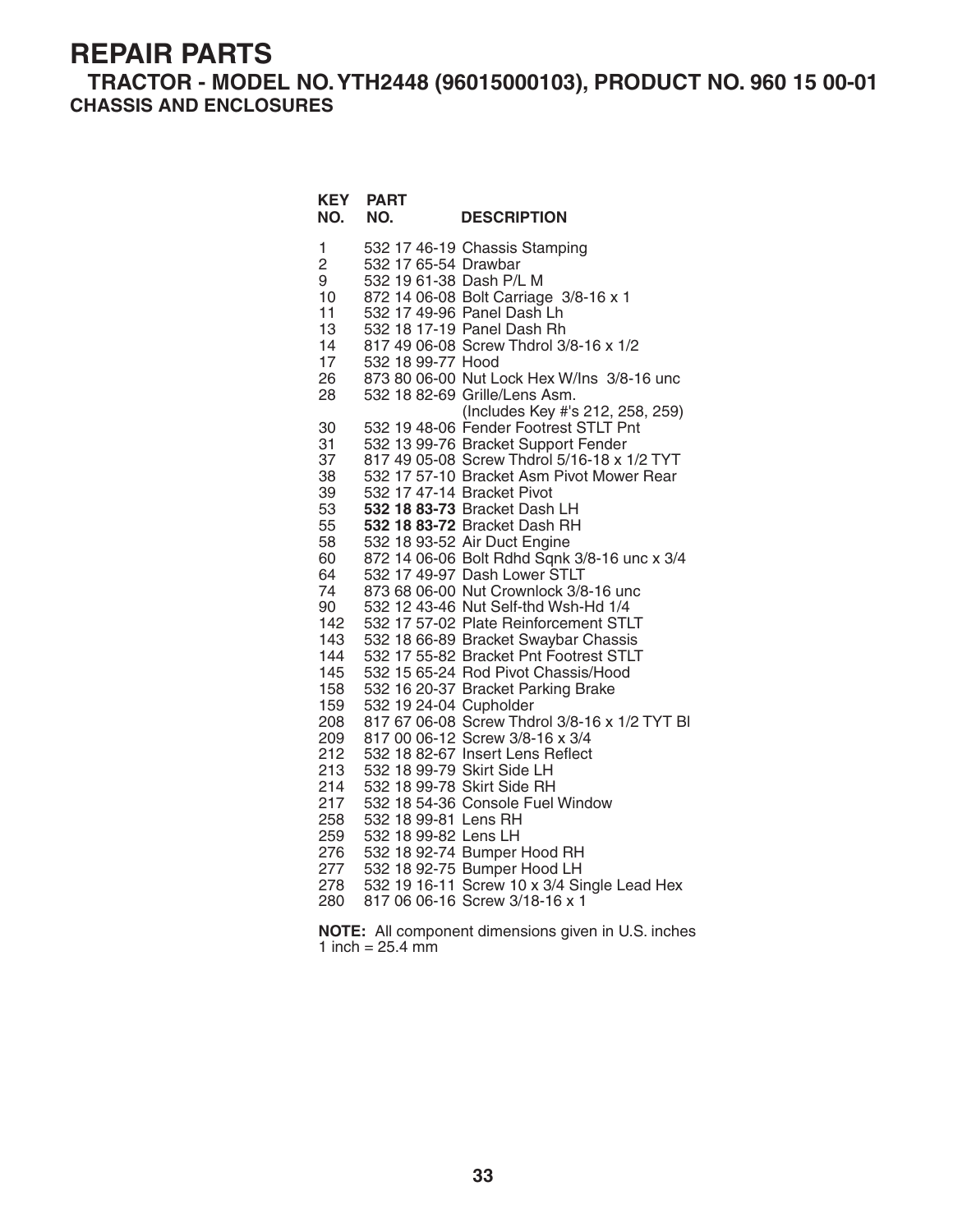**TRACTOR - MODEL NO. YTH2448 (96015000103), PRODUCT NO. 960 15 00-01 DRIVE**

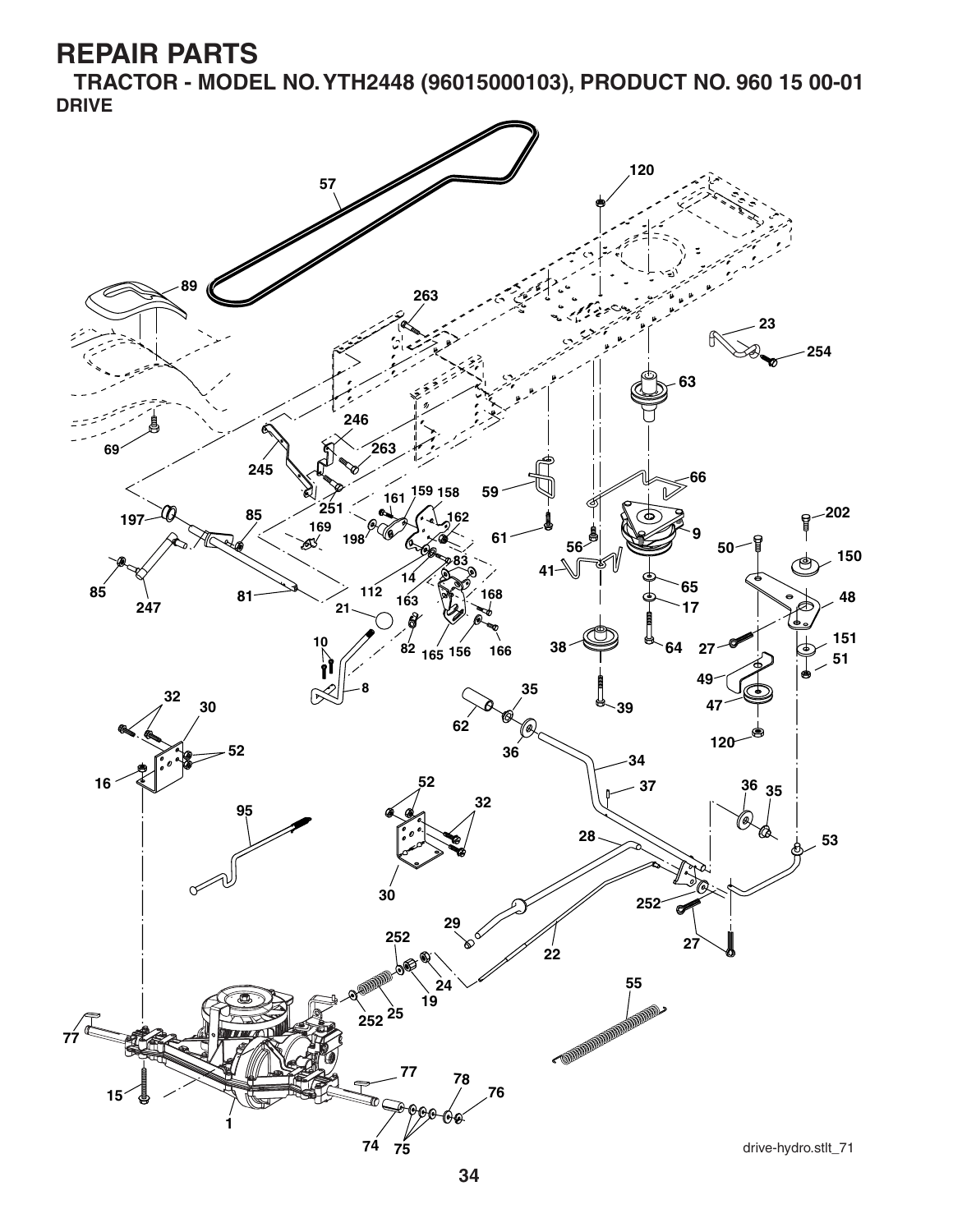### **TRACTOR - MODEL NO. YTH2448 (96015000103), PRODUCT NO. 960 15 00-01 DRIVE**

| <b>KEY</b><br>NO. | <b>PART</b><br>NO.        | <b>DESCRIPTION</b>                                                                | <b>KEY</b><br>NO. | <b>PART</b><br>NO.        | <b>DESCRIPTION</b>                                                                 |
|-------------------|---------------------------|-----------------------------------------------------------------------------------|-------------------|---------------------------|------------------------------------------------------------------------------------|
| $\mathbf{1}$      | .                         | Transaxle, Peerless LTH2000                                                       | 64                |                           | 532 17 39-37 Bolt Hex 7/16-20 x 4 x Gr. 5                                          |
|                   |                           | (Order Parts From Transaxle Manu-                                                 | 65                | 810 04 07-00 Washer       |                                                                                    |
|                   |                           | facturer)                                                                         | 66                |                           | 532 15 47-78 Keeper Belt Engine Hydro                                              |
| 8                 |                           | 532 19 25-02 Rod Shift Fender                                                     | 69                |                           | 532 14 24-32 Screw Hex Wsh Hi-Lo 1/4-1/2 unc                                       |
| 9                 |                           | 532 17 43-67 Clutch Electric                                                      | 74                | 532 13 70-57 Spacer, Axle |                                                                                    |
| 10                |                           | 876 02 04-16 Pin Cotter 1/8 x 1 CAD                                               | 75                |                           | 532 12 17-49 Washer 25/32 x 1-1/4 x 16 Ga.                                         |
| 14<br>15          |                           | 810 04 04-00 Washer Lock Hvy Helical<br>874 49 05-44 Bolt Hex Fighd 5/16-18 Gr. 5 | 76<br>77          | 812 00 00-01 E-Ring       |                                                                                    |
| 16                |                           | 873 80 05-00 Nut Lock Hex W/Ins. 5/16-18 unc                                      | 78                | 532 12 35-83 Key, Square  | 532 12 17-48 Washer 25/32 x 1-5/8 x 16 Ga.                                         |
| 17                |                           | 532 12 61-97 Washer 1-1/2 OD x 15/32 ID x .250                                    | 81                |                           | 532 17 81-39 Shaft Asm. Cross                                                      |
| 19                |                           | 873 80 06-00 Nut Lock Hex W/Wsh 3/8-16 unc                                        | 82                |                           | 532 16 57-11 Spring Torsion T/A                                                    |
| 21                | 532 14 08-45 Knob         |                                                                                   | 83                |                           | 819 17 12-16 Washer 17/32 x 3/4 x 16 Ga.                                           |
| 22                |                           | 532 17 81-41 Rod, Brake Hydro                                                     | 85                |                           | 532 15 03-60 Nut Lock Center 1/4-28                                                |
| 23                |                           | 532 19 07-36 Bracket Anti-Rot                                                     | 89                |                           | 532 19 48-10 Console, Shift                                                        |
| 24                | 873 35 06-00 Locknut      |                                                                                   | 95                |                           | 532 17 81-34 Control Asm. Bypass Disconnect                                        |
| 25                |                           | 532 10 68-88 Spring, Brake Rod                                                    | 112               |                           | 819 09 12-10 Washer 9/32 x 3/4 x 10 Ga.                                            |
| 27                |                           | 876 02 04-12 Pin Cotter 1/8 x 3/4 CAD.                                            | 120               |                           | 873 90 06-00 Nut Lock 3/8-16                                                       |
| 28                |                           | 532 17 57-65 Rod, Parking Brake                                                   | 150               |                           | 532 17 54-56 Spacer Retainer                                                       |
| 29                |                           | 532 07 16-73 Cap, Parking Brake                                                   | 151               |                           | 819 13 32-10 Washer 13/32 x 2 x 10 Ga.                                             |
| 30                |                           | 532 16 95-92 Bracket, Transaxle                                                   | 156               |                           | 532 16 60-02 Washer Srrted 5/16 ID x 1.125                                         |
| 32                |                           | 874 76 05-12 Bolt Hex Hd 5/16-18 unc x 3/4                                        | 158               |                           | 532 16 55-89 Bracket Shift Mount                                                   |
| 34                |                           | 532 17 55-78 Shaft, Foot Pedal Nibbed                                             | 159               | 532 18 39-00 Hub Shift    |                                                                                    |
| 35                |                           | 532 12 01-83 Bearing, Nylon                                                       | 161               |                           | 872 14 04-06 Bolt Rdhd Sqnk 1/4-20 x 3/4 Gr. 5                                     |
| 36                | 819 21 16-16 Washer       |                                                                                   | 162               |                           | 873 68 04-00 Nut Crownlock 1/4-20 unc                                              |
| 37<br>38          | 532 12 49-63 Pin, Roll    | 532 17 91-14 Pulley, Idler, Flat Composite                                        | 163<br>165        |                           | 874 78 04-16 Bolt Hex Fin 1/4-20 unc x 1 Gr. 5<br>532 16 56-23 Bracket Pivot Lever |
| 39                |                           | 872 11 06-22 Bolt 3/8-16 x 2-3/4 Gr. 5                                            | 166               |                           | 817 49 05-10 Screw 5/16-18 x 5/8                                                   |
| 41                |                           | 532 17 55-56 Keeper, Belt Idler Fool-Proof                                        | 168               |                           | 532 16 54-92 Bolt Shoulder 5/16-18 x .561                                          |
| 47                |                           | 532 12 77-83 Pulley, Idler, V-Groove                                              | 169               |                           | 532 16 55-80 Plate Fastening Lt\                                                   |
| 48                |                           | 532 15 44-07 Bellcrank Clutch Grnd Drv Stl                                        | 197               |                           | 532 16 96-13 Nyliner Snap-In 5/8" ID                                               |
| 49                |                           | 532 12 32-05 Retainer, Belt                                                       | 198               |                           | 532 16 95-93 Washer Nyliner 7/8 ID x .105                                          |
| 50                |                           | 872 11 06-12 Bolt Carr. SH 3/8-16 x 1-1/2 Gr. 5                                   | 202               |                           | 872 11 06-14 Bolt 3/8-16 x 1-3/4 Gr. 5                                             |
| 51                | 873 68 06-00 Nut          |                                                                                   | 245               |                           | 532 17 81-22 Strap Torque Lh                                                       |
| 52                |                           | 873 68 05-00 Nut Crown Lock 5/16-18                                               | 246               |                           | 532 17 81-21 Strap Torque Rh                                                       |
| 53                | 532 10 57-10 Link, Clutch |                                                                                   | 247               |                           | 532 18 14-62 Link Shift Transaxle                                                  |
| 55                |                           | 532 10 57-09 Spring, Return, Clutch                                               | 251               |                           | 817 06 05-16 Screw 5/16-18 x 1                                                     |
| 56                |                           | 817 06 06-20 Screw 3/8-16 x 1-1/4                                                 | 252               | 819 13 16-16 Washer       |                                                                                    |
| 57                |                           | 532 17 81-38 V-Belt, Ground Drive                                                 | 254               |                           | 817 00 06-16 Screw 3/8-16 x 1                                                      |
| 59                |                           | 532 16 96-91 Keeper, Center Span                                                  | 263               |                           | 817 00 06-12 Screw Hexwsh Thdr 3/8-16 x 3/4                                        |
| 61                |                           | 817 12 06-14 Screw 3/8-16 x .875                                                  |                   |                           |                                                                                    |
| 62                | 532 12 48-72 Cover, Pedal |                                                                                   |                   |                           | <b>NOTE:</b> All component dimensions give in U.S. inches.                         |
| 63                |                           | 532 17 54-17 Pulley, Engine                                                       |                   | 1 inch = $25.4$ mm.       |                                                                                    |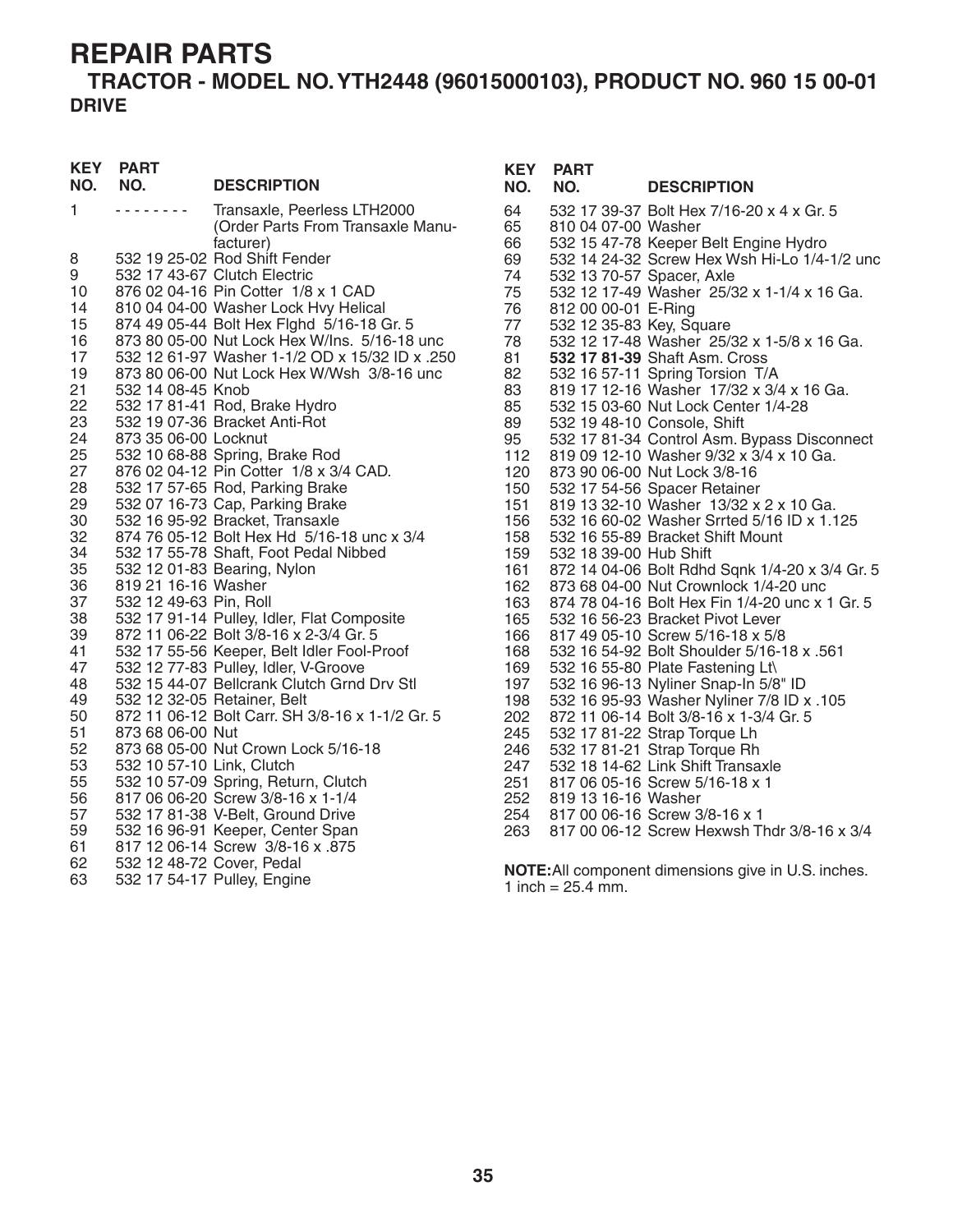**TRACTOR - MODEL NO. YTH2448 (96015000103), PRODUCT NO. 960 15 00-01 STEERING ASSEMBLY**



steering\_pl.lt\_54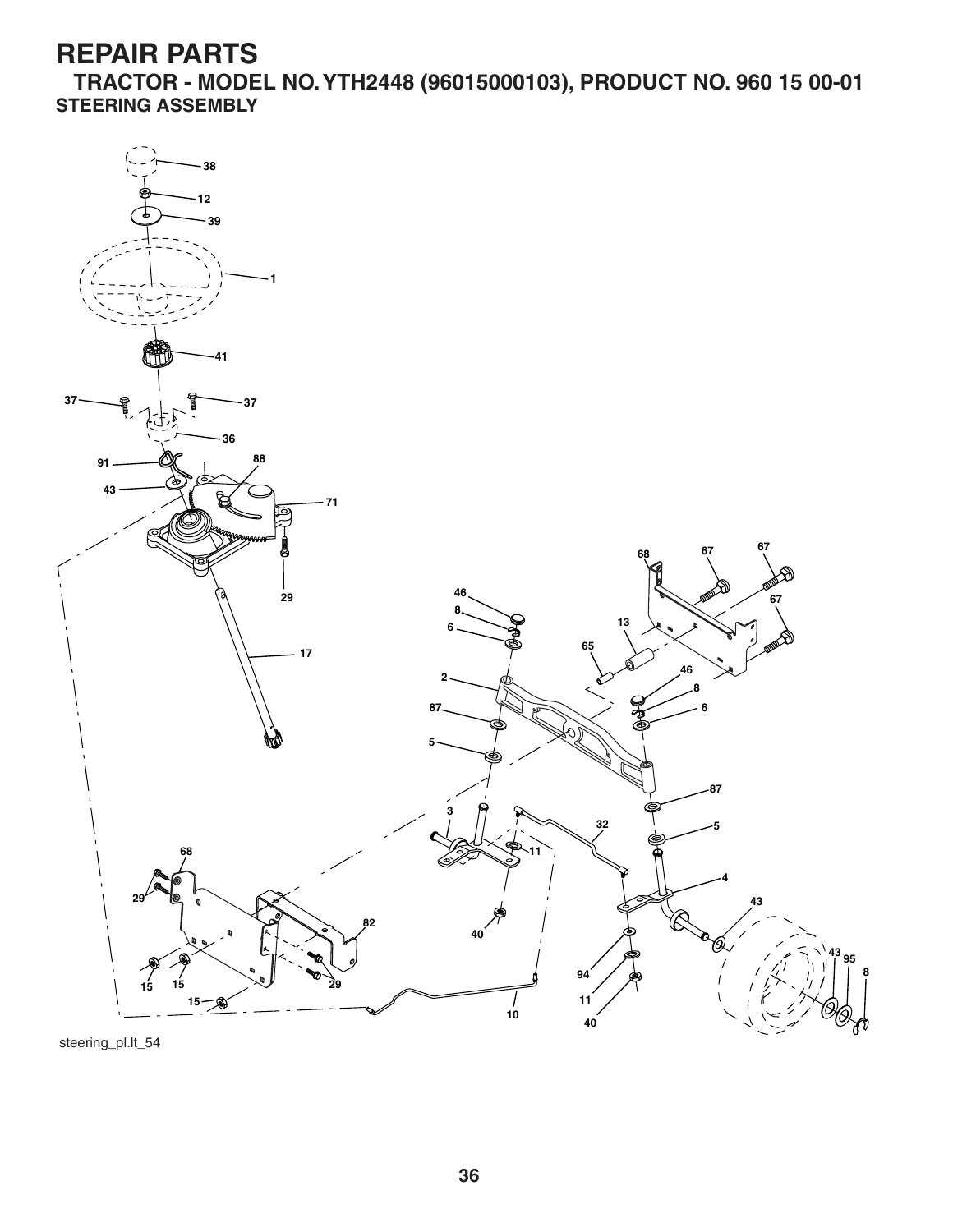**TRACTOR - MODEL NO. YTH2448 (96015000103), PRODUCT NO. 960 15 00-01 STEERING ASSEMBLY**

| NO.                                | <b>KEY PART</b><br>NO.   | <b>DESCRIPTION</b>                                                                     |
|------------------------------------|--------------------------|----------------------------------------------------------------------------------------|
| 1                                  |                          | 532 19 36-51 Wheel Steering                                                            |
| $\frac{2}{3}$                      | 532 18 47-06 Axle        |                                                                                        |
|                                    |                          | 532 16 98-40 Spindle Asm LH                                                            |
| 4                                  |                          | 532 16 98-39 Spindle Asm RH                                                            |
| 5                                  |                          | 532 12 49-31 Bearing Race Thrust Harden                                                |
| 6                                  |                          | 532 12 17-48 Washer 25/32 x 1-5/8 x 16 Ga.                                             |
| 8                                  |                          | 812 00 00-29 Ring Klip #t5304-75                                                       |
| 10 <sup>1</sup>                    | 532 17 51-21 Link Drag   |                                                                                        |
| 11                                 |                          | 810 04 06-00 Washer Lock Hvy Hlcl Spr 3/8                                              |
| 12 <sup>2</sup><br>13 <sup>°</sup> |                          | 873 94 08-00 Nut Hex Jam Toplock 1/2-20 unf                                            |
| 15 <sub>15</sub>                   |                          | 532 13 65-18 Spacer Brg Axle Front<br>532 14 52-12 Nut Hex Flange Lock                 |
| 17 <sup>17</sup>                   |                          | 532 17 78-83 Shaft Asm Strg                                                            |
| 29                                 |                          | 817 00 06-12 Screw 3/8-16 x 3/4                                                        |
| 32                                 | 532 18 05-80 Rod Tie     |                                                                                        |
| 36                                 |                          | 532 15 51-05 Bushing Strg                                                              |
| 37                                 | 532 15 29-27 Screw       |                                                                                        |
| 38                                 |                          | 532 19 36-52 Insert Cap Strg Wh                                                        |
| 39                                 |                          | 819 18 38-12 Washer 9/16 x 2-3/8 12 Ga.                                                |
| 40                                 |                          | 873 54 06-00 Nut Crownlock 3/8-24                                                      |
| 41                                 |                          | 532 18 67-37 Adaptor Wheel Strg                                                        |
| 43                                 |                          | 532 12 17-49 Washer 25/32 x 1 1/4 x 16 Ga.                                             |
| 46                                 |                          | 532 12 12-32 Cap Spindle Fr Top Blk                                                    |
| 65                                 |                          | 532 16 03-67 Spacer Brace Axle                                                         |
| 67                                 |                          | 872 11 06-18 Bolt Rdhd Sq 3/8-16 x 2-1/4                                               |
| 68                                 | 532 16 98-27 Axle, Brace |                                                                                        |
| 71                                 |                          | 532 17 51-46 Steering Asm                                                              |
| 82<br>87                           |                          | 532 16 98-35 Bracket Susp Chassis Front<br>532 17 39-66 Washer Flat .781 x 1-1/2 x .14 |
| 88                                 |                          | 532 17 51-18 Bolt Shoulder 7/16-20                                                     |
| 91                                 |                          | 532 17 55-53 Clip Steering                                                             |
| 94                                 |                          | 819 12 14-14 Washer 3/8 x 7/8 x 14 Ga.                                                 |
| 95                                 |                          | 532 18 89-67 Washer Hardened                                                           |

**NOTE:** All component dimensions given in U.S. inches. 1 inch =  $25.4$  mm.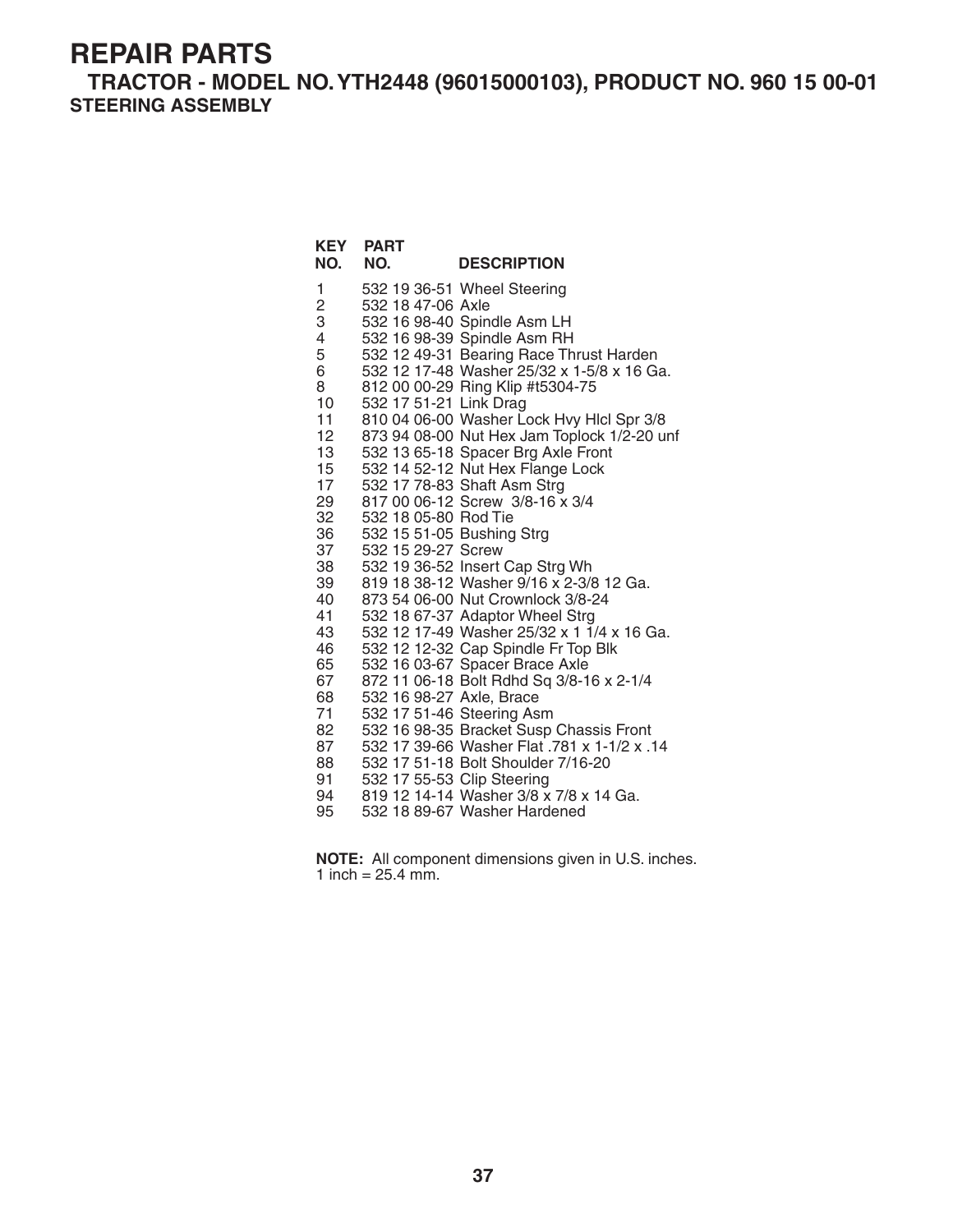**TRACTOR - MODEL NO. YTH2448 (96015000103), PRODUCT NO. 960 15 00-01 SEAT ASSEMBLY**



# **KEY PART**

#### **NO. NO. DESCRIPTION**

- 1 532 18 87-15 Seat
- 2 532 14 05-51 Bracket Pivot Seat 8 720
- 3 871 11 06-16 Bolt Fin Hex 3/8-16 unc x 1
- 
- 5 532 14 50-06 Clip Push-In
- 4 819 13 16-10 Washer 13/32 x 1 x 10 Ga.<br>5 332 14 50-06 Clip Push-ln<br>6 873 80 06-00 Nut Hex w/lns. 3/8-16 unc<br>7 532 12 41-81 Spring Seat Cprsn 2 250 Bl 6 873 80 06-00 Nut Hex w/Ins. 3/8-16 unc
- 7 532 12 41-81 Spring Seat Cprsn 2 250 Blk Zi
- 8 817 00 06-16 Screw 3/8-16 x 1-1/2 Smgml Tap/R Z<br>9 819 13 16-14 Washer 13/32 x 1 x 14 Ga.
- 9 819 13 16-14 Washer 13/32 x 1 x 14 Ga.<br>10 532 18 24-93 Pan Seat
- 10 532 18 24-93 Pan Seat
- 532 16 63-69 Knob Seat Adj. Wingnut

**KEY PART** 

#### **NO. NO. DESCRIPTION**

- 12 532 17 46-48 Bracket Mounting Switch
- 13 532 12 12-48 Bushing Snap Blk Nyl 50 Id
- 14 872 05 04-12 Bolt Rdhd Sqnk 1/4-2 x 1-1/2
- 15 532 12 17-49 Spacer
- 16 532 12 37-40 Spring Cprsn<br>17 532 12 39-76 Nut Lock 1/4
- 17 532 12 39-76 Nut Lock 1/4 Lge Flg Gr. 5 Zinc
- 21 532 17 18-52 Bolt Shoulder 5/16-18 unc-2a Blk DA
- 22 873 80 05-00 Nut Hex Lock W/Ins 5/16-18
- 24 819 17 19-12 Washer 17/32 x 13/16 x 12 Ga.<br>25 532 12 70-18 Bolt Shoulder 5/16-18 x 62
- 25 532 12 70-18 Bolt Shoulder 5/16-18 x 62

**NOTE:** All component dimensions given in U.S. inches. 1 inch =  $25.4$  mm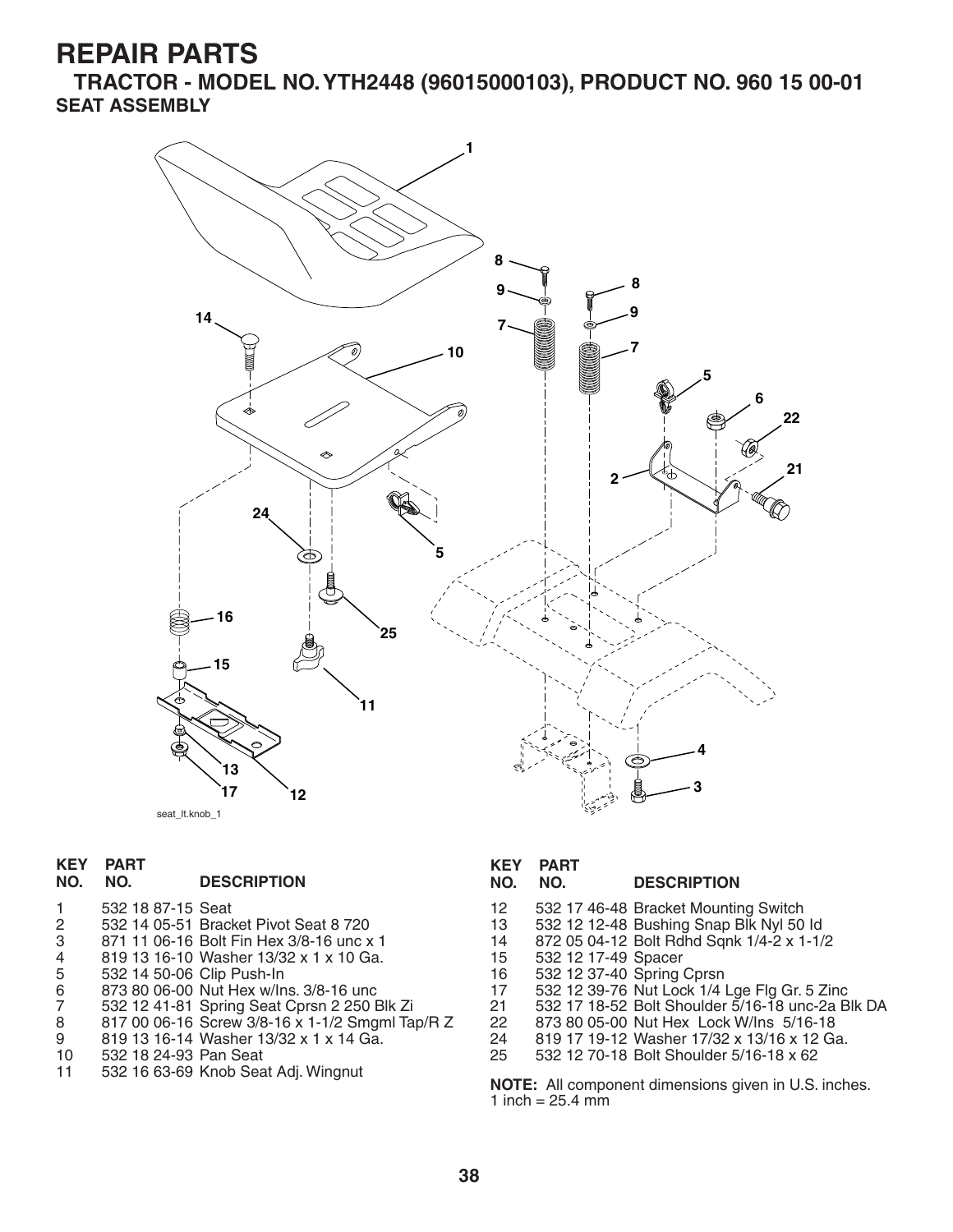**TRACTOR - MODEL NO. YTH2448 (96015000103), PRODUCT NO. 960 15 00-01 DECALS**



#### **WHEELS & TIRES**



# **KEY PART**

#### **NO. NO. DESCRIPTION**

- 1 532 05 91-92 Cap Valve Tire
- 2 532 06 51-39 Stem Valve
- 3 532 10 62-22 Tire F Ts 15 x 6 0 6 Service
- 4 532 05 99-04 Tube Front (Service Item Only)
- 5 532 13 83-36 Rim Asm 6"front Silver Service
- 6 532 12 49-57 Fitting Grease (Front Wheel Only)
- 7 532 12 49-59 Bearing Flange (Front Wheel Only)
- 8 532 13 83-37 Rim Asm 8"rear Silver Service
- 9 532 13 84-68 Tire R Ts 20 x 8-8 C Service<br>10 532 12 49-26 Tube Rear (Service Item Onl 532 12 49-26 Tube Rear (Service Item Only)
- 11 532 17 50-39 Cap Axle Blk 1 50 x 1 00
- - 532 14 43-34 Sealant, Tire ( 10 oz. Tube)
- **NOTE:** All component dimensions given in U.S. inches 1 inch =  $25.4 \, \text{mm}$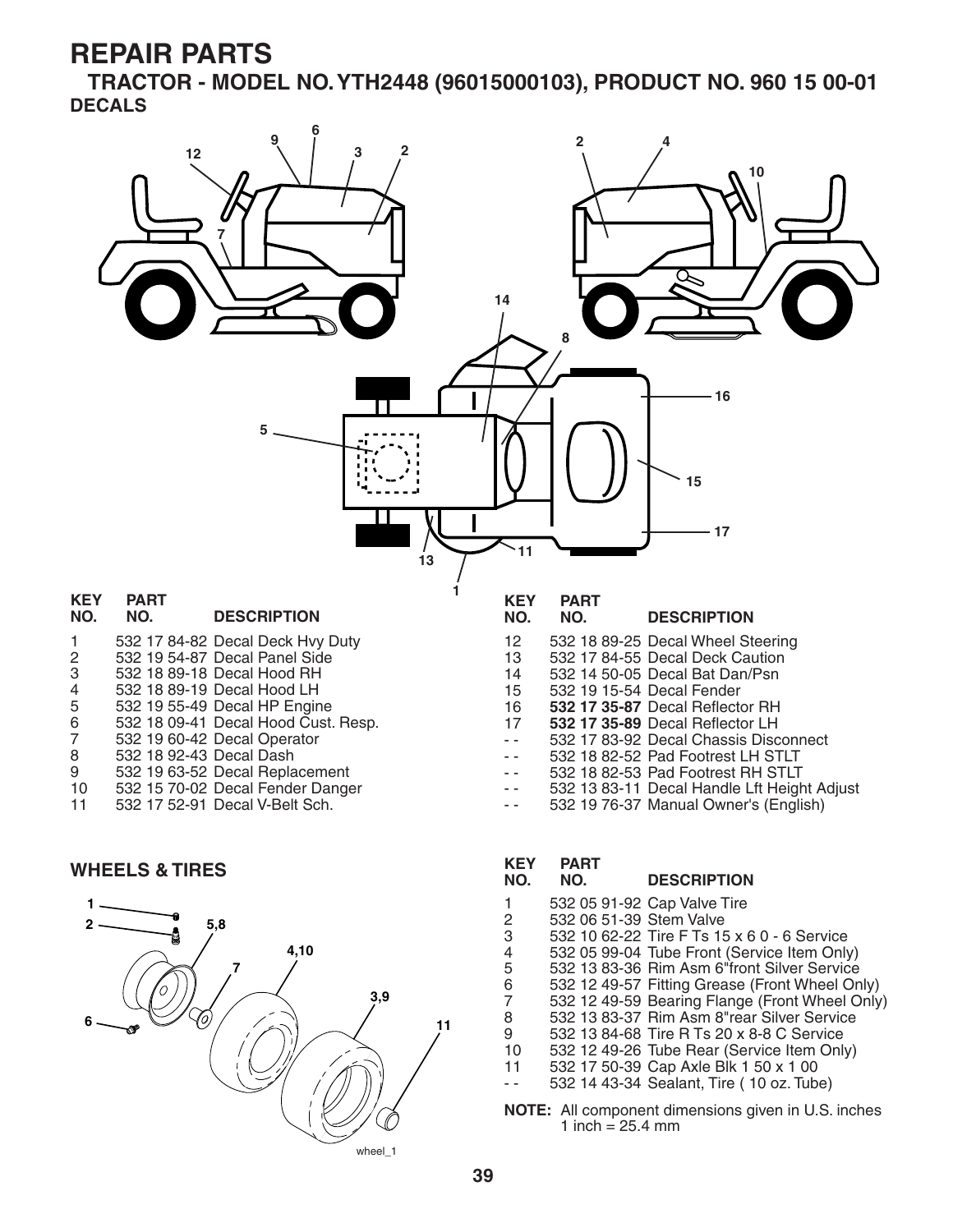**TRACTOR - MODEL NO. YTH2448 (96015000103), PRODUCT NO. 960 15 00-01 ENGINE**

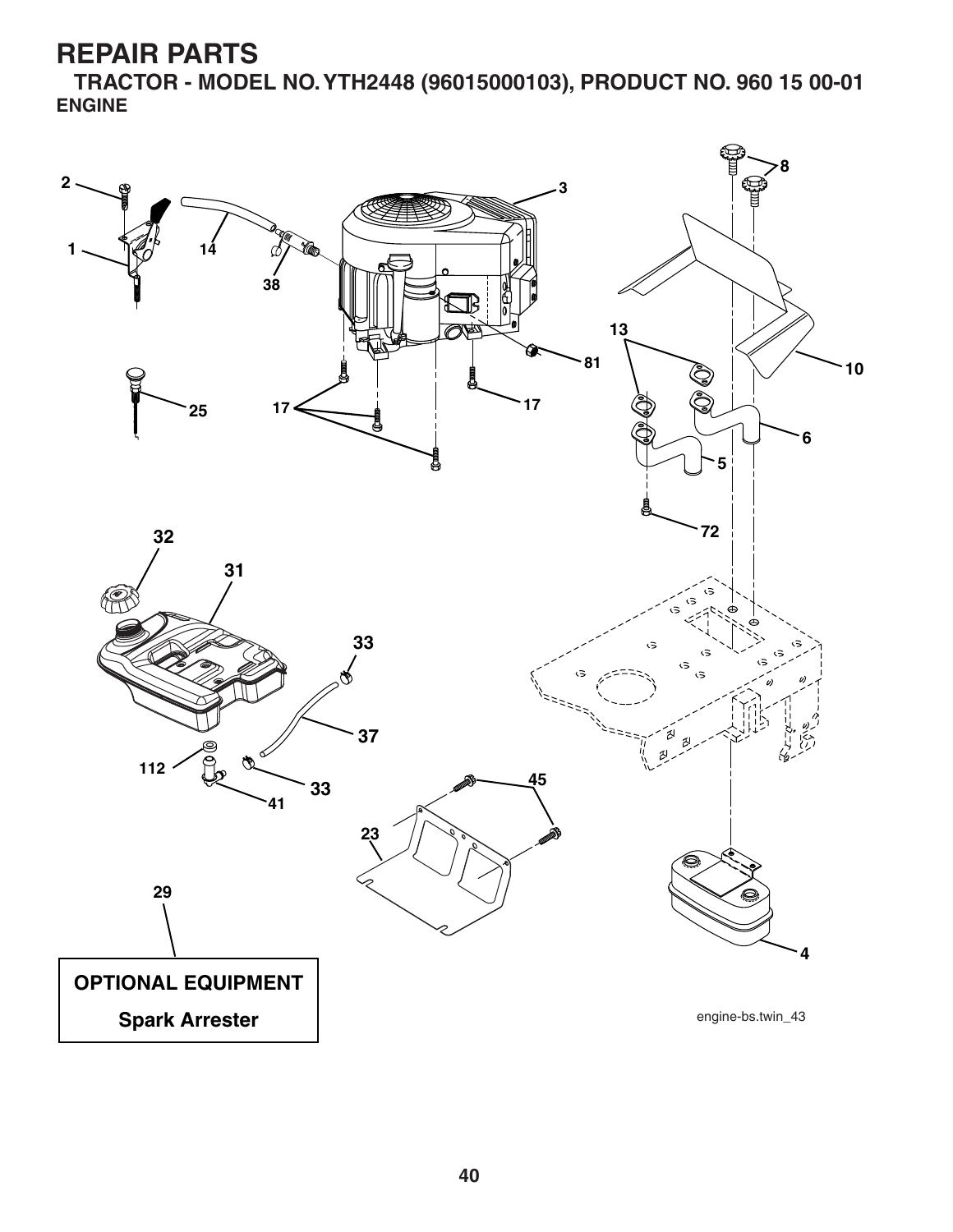**TRACTOR - MODEL NO. YTH2448 (96015000103), PRODUCT NO. 960 15 00-01 ENGINE**

#### **NOTE:** All component dimensions given in U.S. inches 1 inch =  $25.4 \, \text{mm}$ For engine service and replacement parts, call the toll free number for your engine manufacturer listed below: Briggs & Stratton 1-800-233-3723 1 532 19 04-54 Control Th/ch Flag 2 817 72 04-08 Screw Hex Thd Cut 1/4-20 x 1/2 - - - - - - - - Engine Briggs 446677 (Order Parts From Engine Manufacturer)<br>4 532 14 97-23 Muffler 4 532 14 97-23 Muffler<br>5 532 15 99-55 Exhaus 5 532 15 99-55 Exhaust Tube LH 6 532 16 05-89 Exhaust Tube RH 8 532 17 18-77 Bolt 5/16-18 unc x 3/4 10 532 16 27-97 Shield Heat Muffler<br>13 532 16 53-91 Gasket 13 532 16 53-91 Gasket 14 532 14 84-56 Tube Drain Oil Easy<br>17 817 06 06-24 Screw 3/8-16 x 1-1/2 17 817 06 06-24 Screw 3/8-16 x 1-1/2 23 532 16 98-37 Shield Browning/Debris Guard 25 532 13 27-82 Control Choke 29 532 13 71-80 Kit Spark Arrestor (Flat Scrn) 31 532 17 90-22 Tank Fuel 32 532 18 18-03 Cap Asm Fuel 33 532 12 34-87 Clamp Hose Black 37 532 14 21-58 Line Fuel 38 532 18 16-54 Plug Drain Oil Easy 41 532 13 92-77 Stem Tank Fuel 45 817 00 06-12 Screw Hex Wsh Thdr 3/8-16 x 3/4 72 532 18 39-06 Screw Socket Head 5/16-18 x 1 873 51 04-00 Nut Keps Hex 1/4-20 Starter Nut 112 532 12 49-52 Bushing **KEY PART DESCRIPTION**

| 1-800-544-2444 |
|----------------|
| 1-800-558-5402 |
| 1-800-426-7701 |
| 1-800-460-5688 |
|                |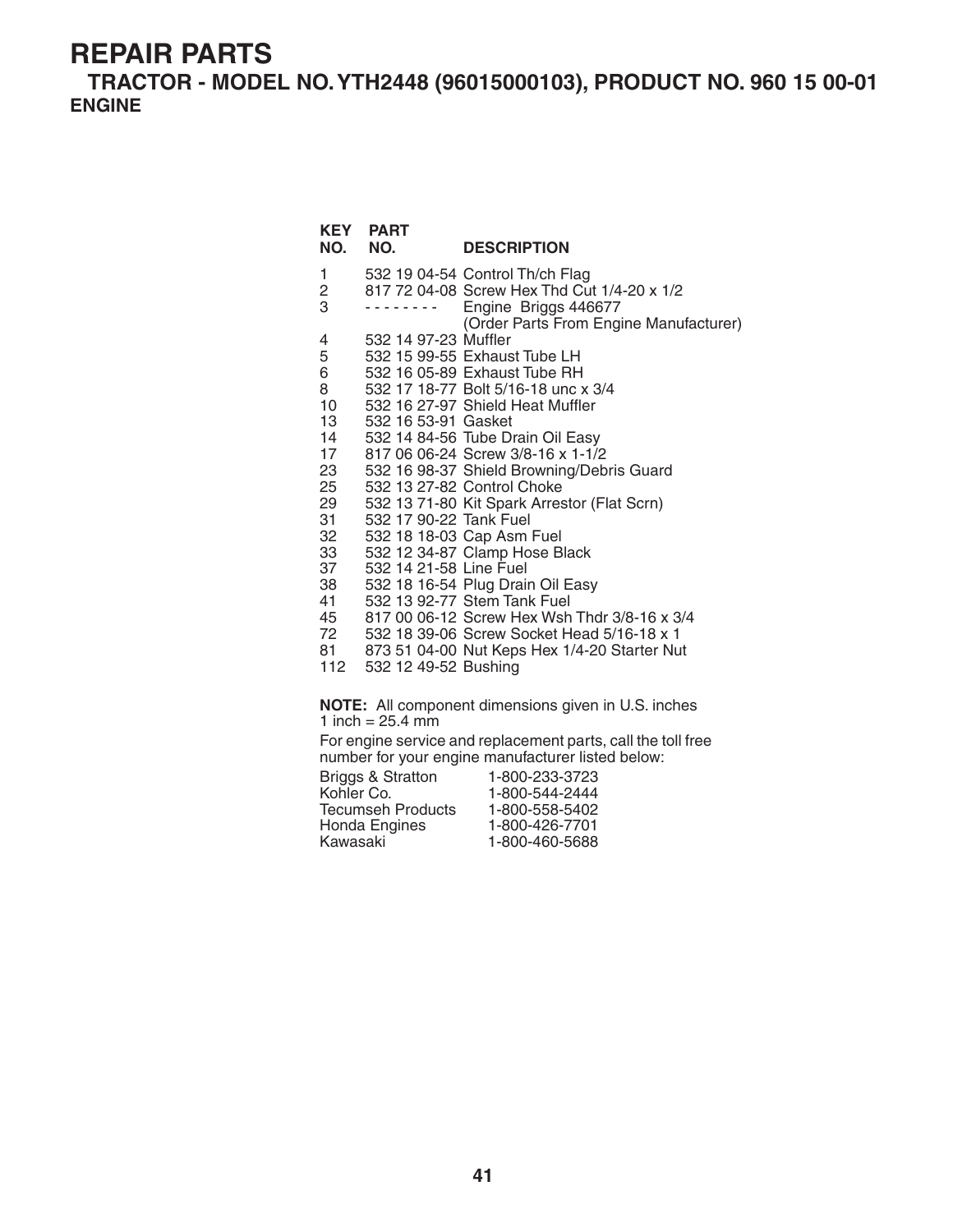**TRACTOR - MODEL NO. YTH2448 (96015000103), PRODUCT NO. 960 15 00-01 MOWER LIFT**

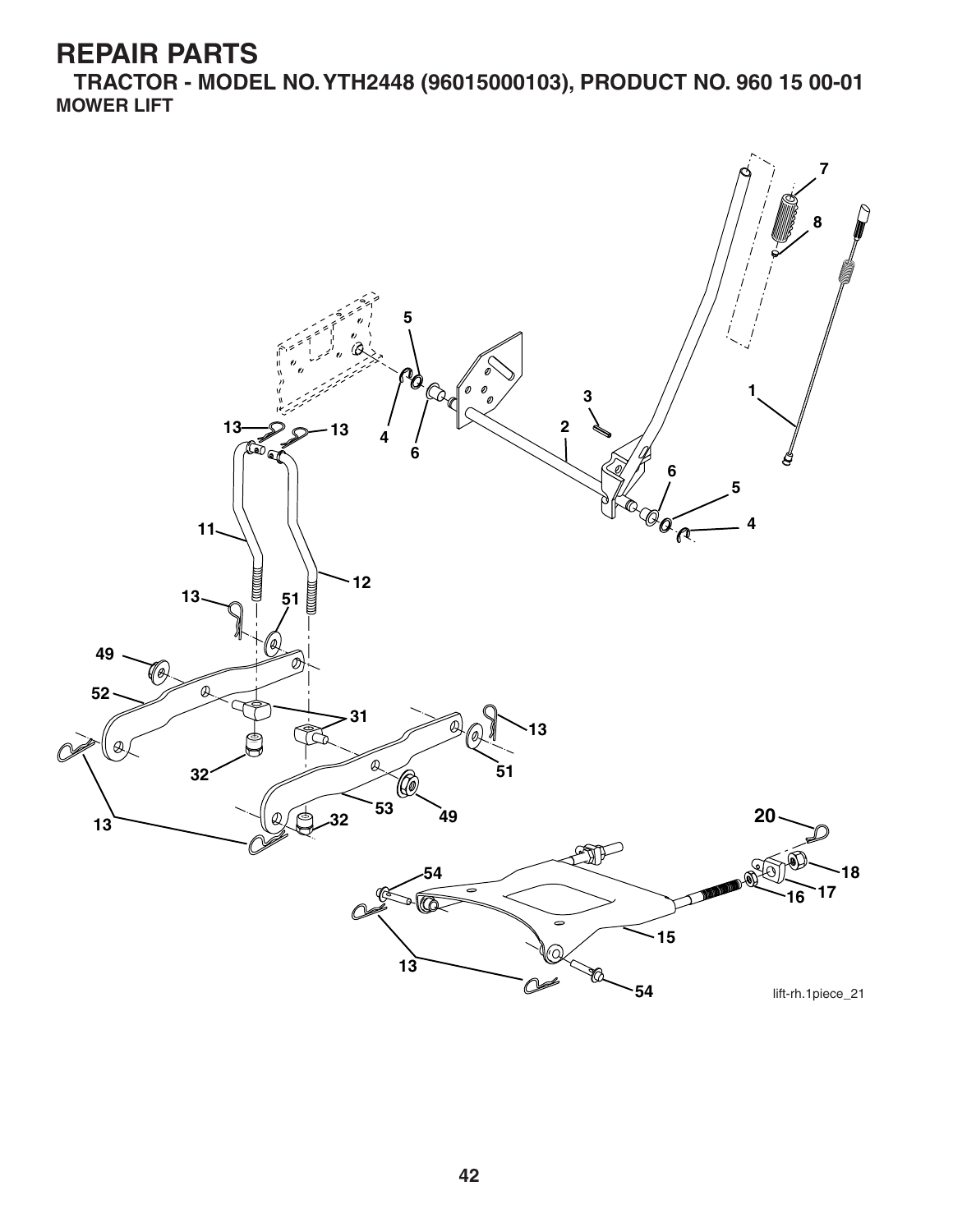**TRACTOR - MODEL NO. YTH2448 (96015000103), PRODUCT NO. 960 15 00-01 MOWER LIFT**

| NO.                                                                                                                                                       | <b>KEY PART</b><br>NO.                                                                                        | <b>DESCRIPTION</b>                                                                                                                                                                                                                                                                                                                                                                                                                                                                                                                                                                                                                                                                                                                                          |
|-----------------------------------------------------------------------------------------------------------------------------------------------------------|---------------------------------------------------------------------------------------------------------------|-------------------------------------------------------------------------------------------------------------------------------------------------------------------------------------------------------------------------------------------------------------------------------------------------------------------------------------------------------------------------------------------------------------------------------------------------------------------------------------------------------------------------------------------------------------------------------------------------------------------------------------------------------------------------------------------------------------------------------------------------------------|
| 1<br>2<br>3<br>4<br>5<br>6<br>$\overline{7}$<br>8<br>11<br>12<br>13<br>15 <sup>15</sup><br>16<br>17<br>18<br>20<br>31<br>32<br>49<br>51<br>52<br>53<br>54 | 532 12 56-31 Grip Handle<br>532 17 53-70 Link Lift LH<br>532 17 53-71 Link Lift RH<br>532 17 55-60 Pin Flange | 532 15 94-60 Wire Asm Inner W/plunger 17 32<br>532 15 94-71 Shaft Asm Lift LH Inf Hgt P/L<br>532 10 57-67 Pin Groove 1 500 Zinc<br>812 00 00-02 E Ring #5133-62<br>819 21 16-21 Washer 21/32 x 1 x 21 Ga.<br>532 12 01-83 Bearing Nylon Blk 629 Id<br>532 12 45-26 Button Plunger<br>532 12 46-70 Retainer Spring<br>532 17 55-62 Plate Asm Suspension Front<br>873 35 08-00 Nut Jam Hex 1/2-13 unc<br>532 17 56-89 Trunnion Blk Zinc<br>873 80 08-00 Nut Lock W/wsh 1/2-13 unc<br>532 16 35-52 Retainer Spring<br>532 17 62-05 Trunnion Suspension Arm<br>532 17 59-94 Nut Lift Link 7/16-20<br>532 14 52-12 Nut Hex Flange Lock<br>819 17 14-16 Washer 17/32 x 7/8 x 16 Ga.<br>532 17 53-78 Arm Suspension Rear LH<br>532 17 58-02 Arm Suspension Rear RH |
|                                                                                                                                                           |                                                                                                               |                                                                                                                                                                                                                                                                                                                                                                                                                                                                                                                                                                                                                                                                                                                                                             |

**NOTE:** All component dimensions given in U.S. inches 1 inch = 25.4 mm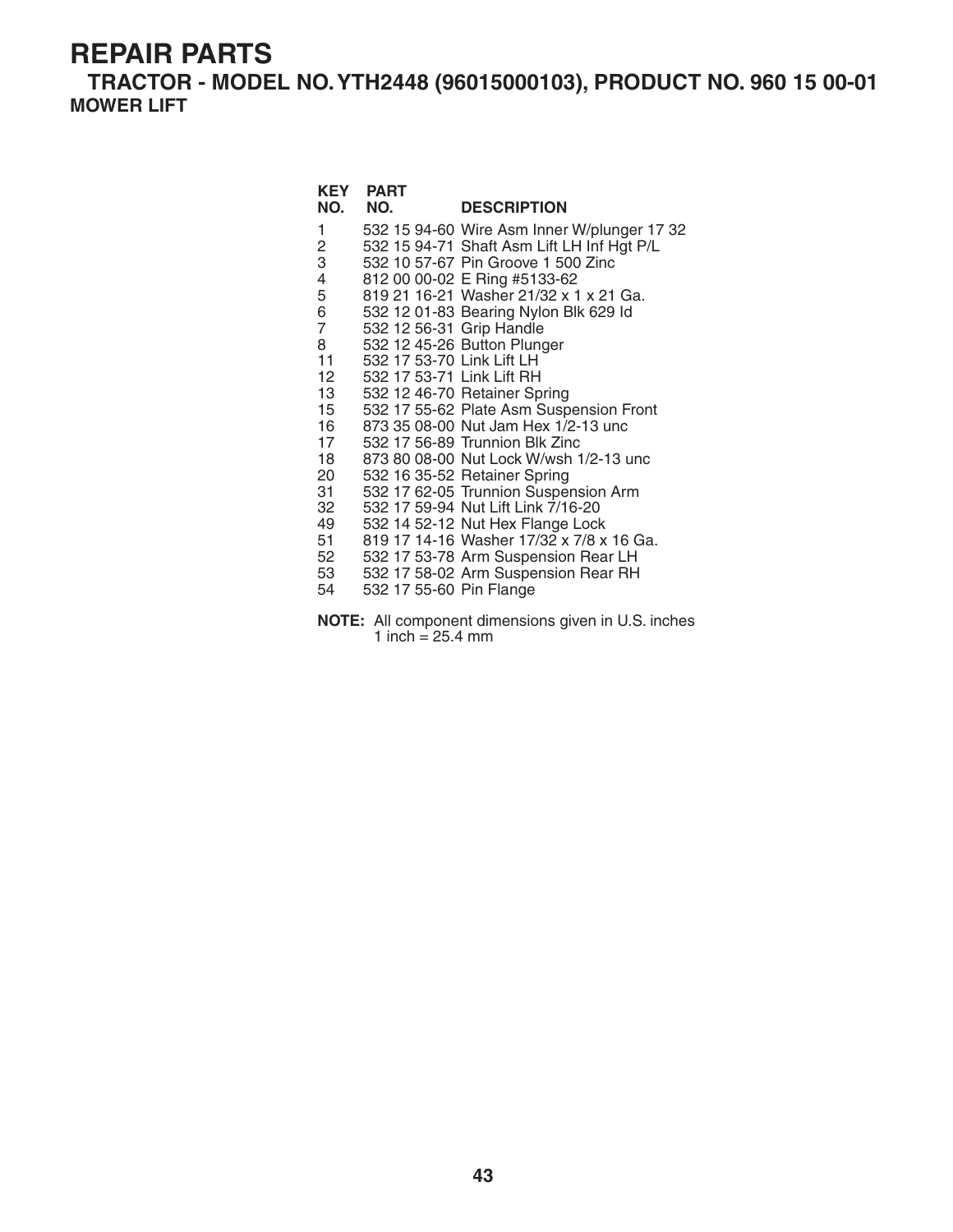**TRACTOR - MODEL NO. YTH2448 (96015000103), PRODUCT NO. 960 15 00-01 MOWER DECK**